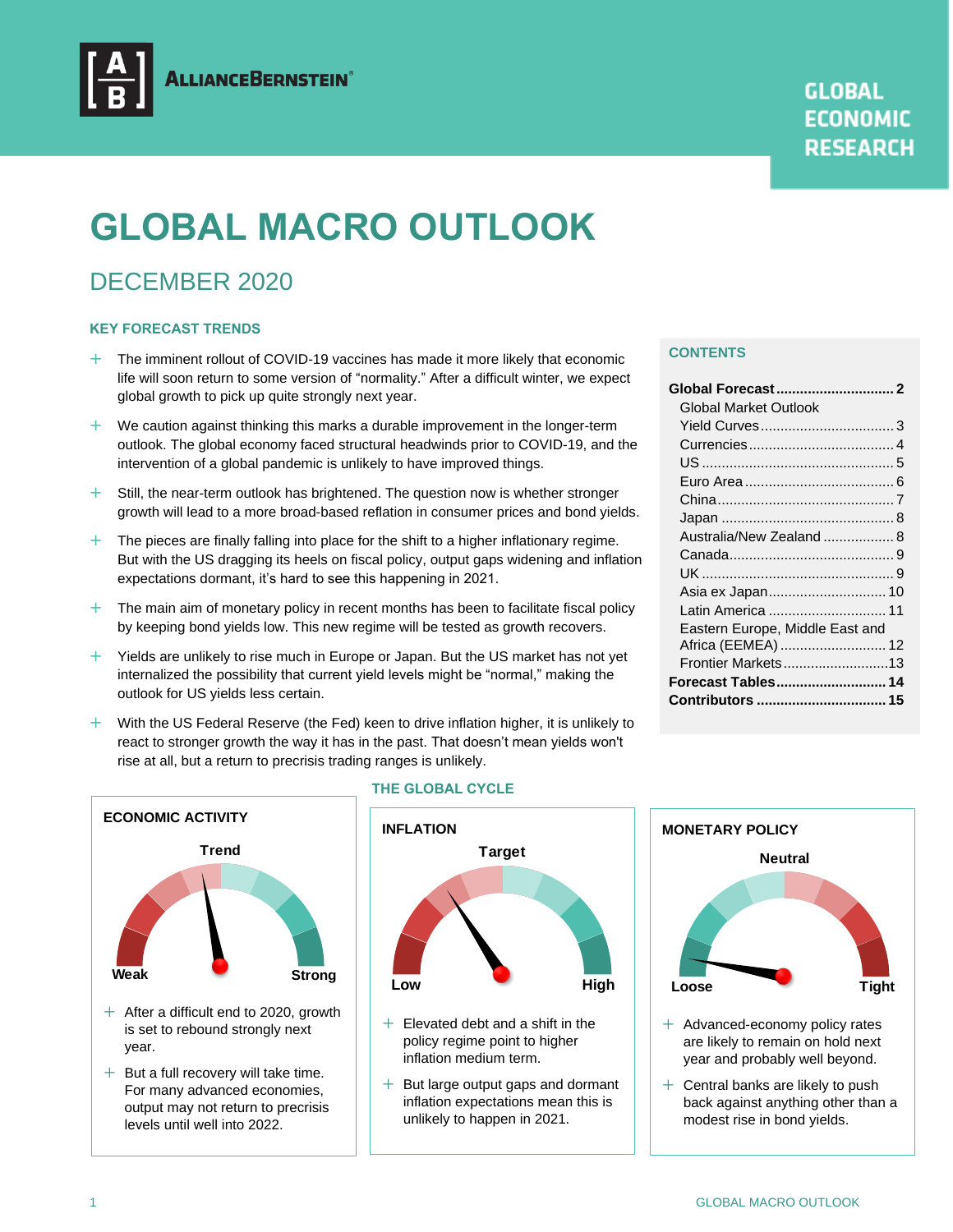## **GLOBAL FORECAST**

## **FORECAST OVERVIEW**

## **Key Assumptions**

- **Virus**: likely to weigh on growth near term, then fade as a cyclical factor
- **Vaccine:** effective vaccine an important part of this process, but won't allow an immediate return to business as usual
- **Fiscal policy:** should remain highly supportive at the global level; US outlook less certain
- **Monetary policy:** central banks to keep policy rates anchored and bond yields low
- **Secular backdrop:** headwinds

#### **AB Growth & Inflation Forecasts (%)**

## **Central Forecast**

- **Global growth:** after a difficult winter, global growth likely to rebound quite strongly
- **Reflation:** COVID-19 scarring to prevent a return to precrisis trend
- **Inflation:** regime shift firmly underway, but inflation set to remain muted during 2021
- **Yields:** upward pressure will build as growth recovers, but any increase likely to be modest
- **USD:** relative growth prospects point to a weaker dollar

## **Upside Risks**

- Very rapid vaccine rollout
- $+$  More aggressive stimulus
- + Limited COVID-19 scarring

#### **Downside Risks**

- $+$  Virus continues to spread
- + Rising US bond yields
- $+$  Accidental/premature austerity

## **Core Views**

- Yields to remain very low
- + Stronger euro vs. the US dollar
- + Prefer hard-currency EM debt

|       |      | <b>CPI Inflation</b>   |      |  |  |  |
|-------|------|------------------------|------|--|--|--|
| 2020  | 2021 | 2020                   | 2021 |  |  |  |
| (3.6) | 3.5  | 1.3                    | 2.0  |  |  |  |
| (7.3) | 4.0  | 0.3                    | 0.7  |  |  |  |
| (5.3) | 2.6  | 0.2                    | 0.3  |  |  |  |
| 2.0   | 8.0  | 2.5                    | 2.3  |  |  |  |
| (4.1) | 4.7  | 2.0                    | 2.2  |  |  |  |
| (5.3) | 3.5  | 0.8                    | 1.4  |  |  |  |
| (2.3) | 6.6  | 3.8                    | 3.3  |  |  |  |
| (5.7) | 5.3  | 4.9                    | 4.4  |  |  |  |
|       |      | <b>Real GDP Growth</b> |      |  |  |  |

As of November 30, 2020 Source: AB

## **FORECASTS THROUGH TIME**



Forecast years start in April: i.e., the first forecast for calendar-year 2017 is March 2016 and so forth. As of November 30, 2020 Source: AB



Forecast years start in April: i.e., the first forecast for calendar-year 2017 is March 2016 and so forth. As of November 30, 2020 Source: AB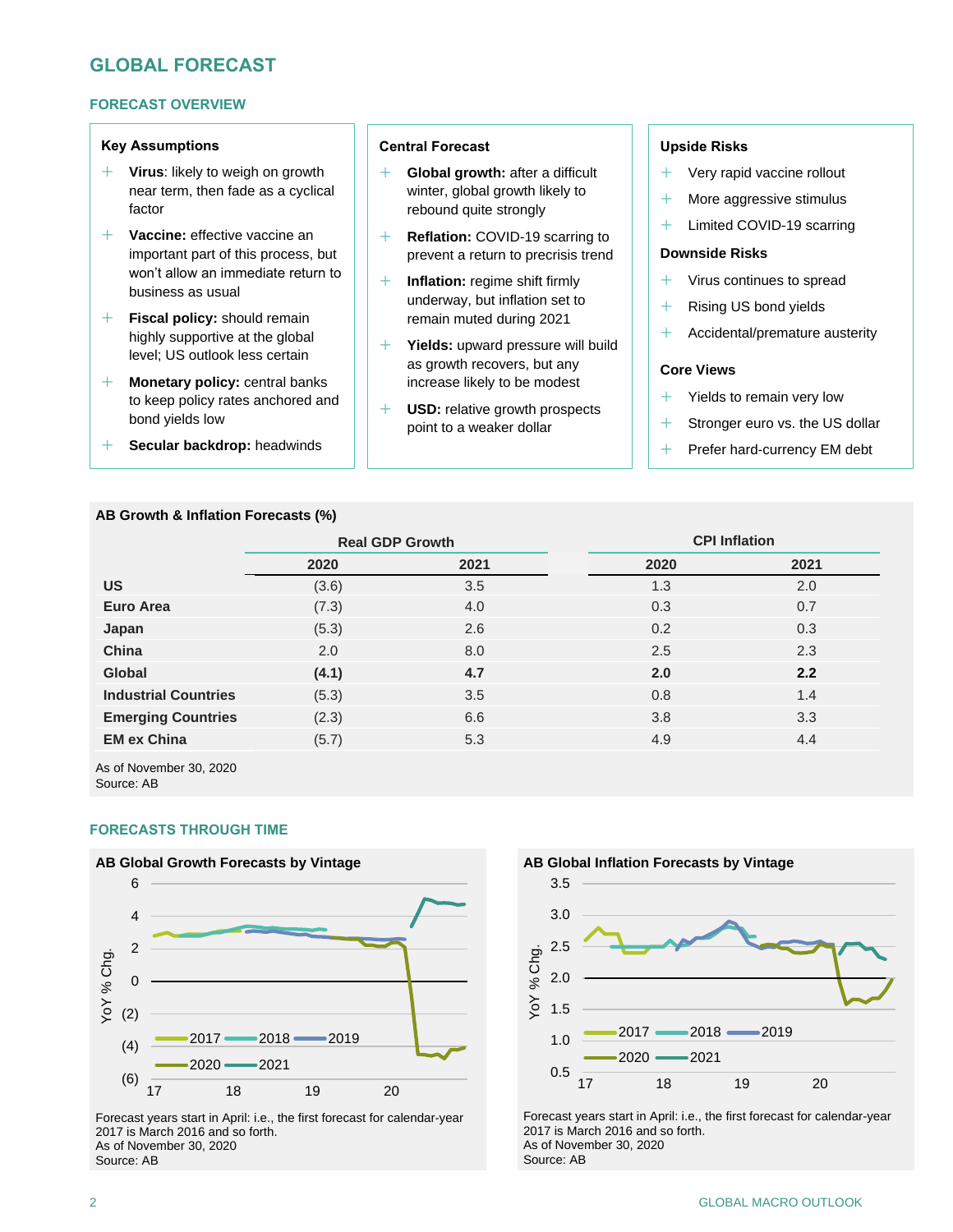## **GLOBAL MARKET OUTLOOK: YIELD CURVES**

## **GLOBAL YIELDS**

**Global—**The overriding objective for monetary policy this year has been to support fiscal policy by keeping bond yields low. This policy is likely to come under pressure as growth recovers, but central banks are unlikely to tolerate anything other than a modest increase in bond yields.

**US—**The Fed's shift to average inflation targeting is designed in large part to push inflation expectations higher. While this would normally be expected to push interest rates higher as well, we expect the central bank to support the economic recovery by continuing to purchase US Treasuries and preventing rates from moving materially higher.

**Euro Area—**With headline inflation negative and core inflation at a record low, the European Central Bank (ECB) is likely to expand and extend its Asset Purchase programme in December, placing a cap on core and peripheral bond yields.

**Japan—**Tweaks from the Bank of Japan (BOJ)—dropping the Y80 trillion per annum purchase target—largely validate the status quo. Yield-curve control (YCC) should anchor 10-year bond yields close to zero for the foreseeable future.

#### **10-Year Yields: AB vs. Consensus Year-End Forecasts (%)**

|                  |        | AB     | <b>Consensus</b> |        |  |  |
|------------------|--------|--------|------------------|--------|--|--|
|                  | 2020   | 2021   | 2020             | 2021   |  |  |
| <b>US</b>        | 0.75   | 1.25   | 0.85             | 1.20   |  |  |
| <b>Euro Area</b> | (0.50) | (0.25) | (0.52)           | (0.29) |  |  |
| Japan            | 0.00   | 0.00   | 0.01             | 0.05   |  |  |
| China            | 3.30   | 3.50   | 3.16             | 3.09   |  |  |
| .                |        |        |                  |        |  |  |

As of November 30, 2020 Source: Bloomberg and AB



Source: Bloomberg and AB

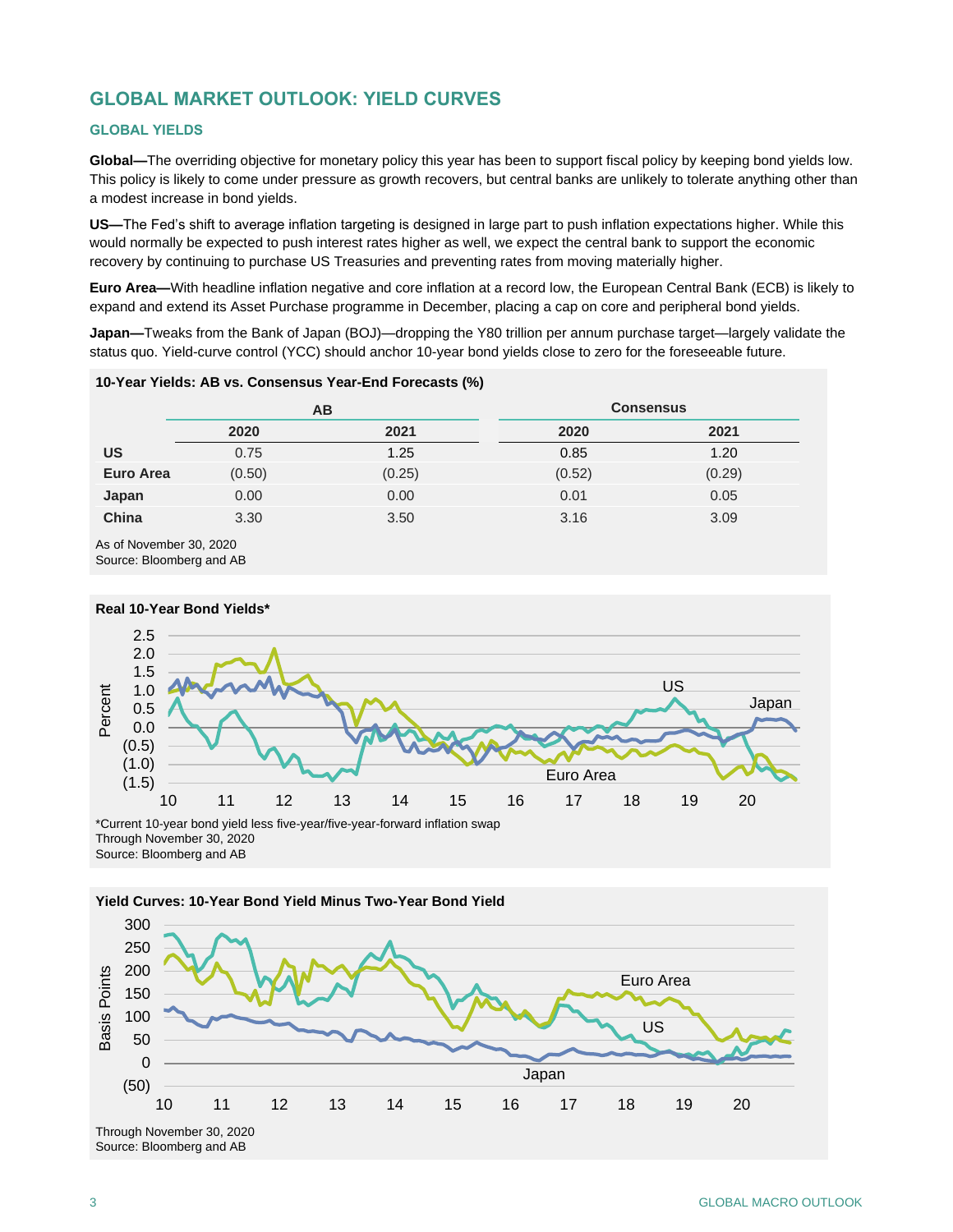## **GLOBAL MARKET OUTLOOK: CURRENCIES**

## **FX FORECASTS**

**USD—**The Fed's efforts to boost inflation expectations have opened the door for broader dollar weakness, though its magnitude is likely to be limited by other central banks' willingness to implement similar policies.

**EUR—**The euro has strengthened in recent weeks and is now at its highest level in almost two years against the US dollar. The euro's gains on a trade-weighted basis have, however, been more muted and this may help explain why the European Central Bank has not so far responded (verbally) to the move.

**JPY—**We see few Japan-specific reasons for a big shift in the yen. Policies in developed economies have converged with those in Japan. That said, we still think the yen retains its risk-off characteristics.

|                |      | AВ   | <b>Consensus</b> |      |  |  |
|----------------|------|------|------------------|------|--|--|
|                | 2020 | 2021 | 2020             | 2021 |  |  |
| <b>EUR/USD</b> | 1.25 | 1.30 | 1.19             | 1.23 |  |  |
| USD/JPY        | 104  | 101  | 104              | 104  |  |  |
| <b>USD/CNY</b> | 6.50 | 6.30 | 6.70             | 6.50 |  |  |
| <b>EUR/GBP</b> | 0.95 | 0.95 | 0.90             | 0.90 |  |  |

## **Global FX: AB vs. Consensus Year-End Forecasts (%)**

As of November 30, 2020 Source: Bloomberg and AB



#### **Nominal USD Exchange Rate: US Dollar Index**

Source: Bloomberg and AB



## **Real USD Broad Trade-Weighted Exchange Rate**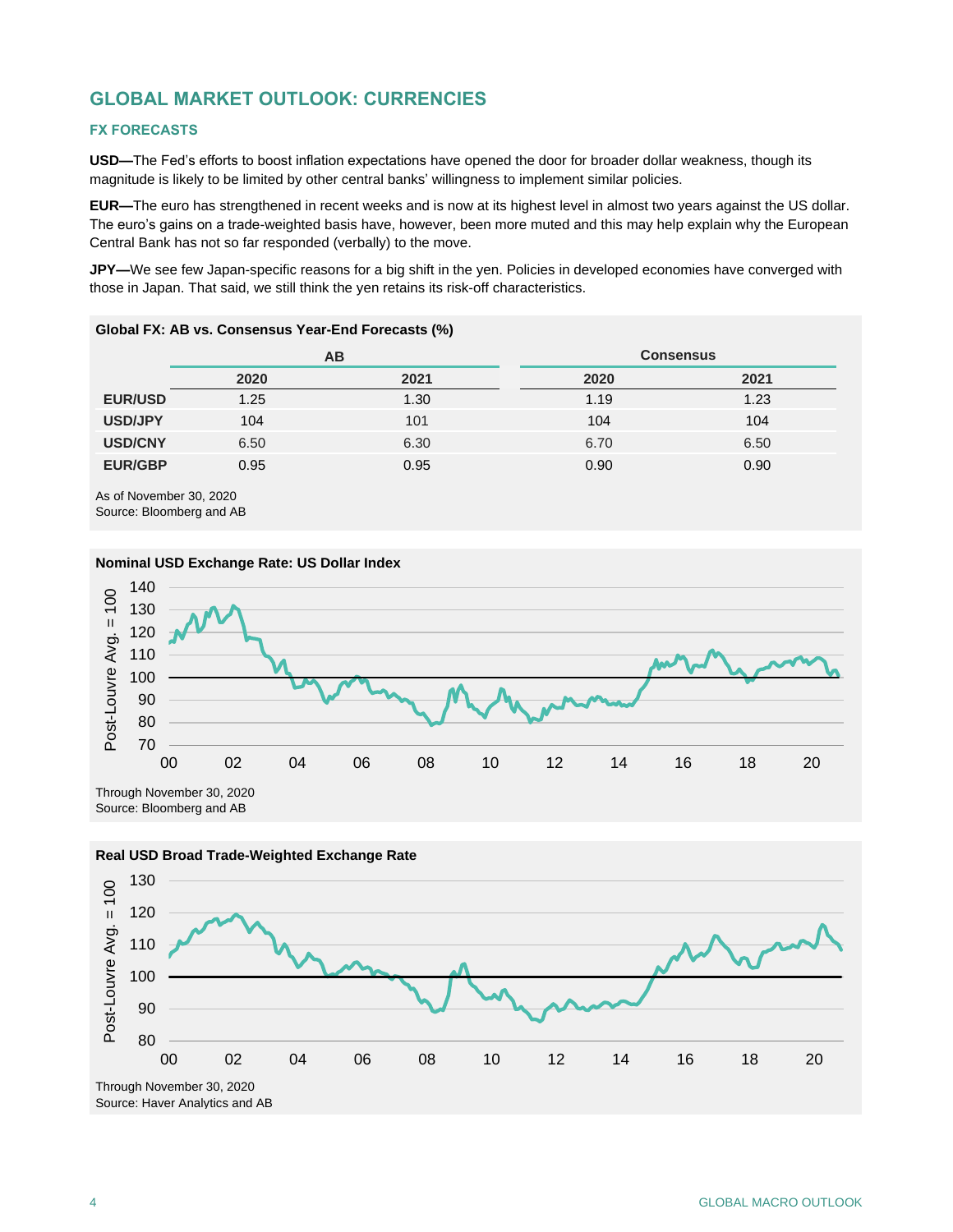|           | Real GDP (%) |       |       | Inflation (%) | Policy Rate (%) |       | 10-Yr. Bond Yield (%) |       |
|-----------|--------------|-------|-------|---------------|-----------------|-------|-----------------------|-------|
|           | 2020F        | 2021F | 2020F | 2021F         | 2020F           | 2021F | 2020F                 | 2021F |
| <b>US</b> | (3.6)        | 3.5   | 1.3   | 2.0           | 0.13            | 0.15  | 0.75                  | .25   |

## **OUTLOOK**

- $+$  With the election behind us and vaccines on the horizon, the major uncertainties that plagued the economy in 2020 are likely to fade in the coming months, paving the way for a significant improvement in growth. Indeed, we forecast GDP to rise at roughly twice our estimate of the economy's steady-state potential.
- $+$  That expansion will be supported by monetary policy, with the Fed much more likely to ease further than tighten in 2021. The central bank remains concerned about potential scarring from the COVID-19 crisis, as well as long-term secular headwinds to growth. We share those concerns but think they are more likely to manifest themselves in 2022 and beyond than in 2021.
- $+$  Fiscal policy remains unclear, with the election result sharply reducing the size of any near-term stimulus and reducing the probability of long-term fiscal support for growth.

#### **RISK FACTORS**

- $+$  To be sure, COVID-19 is not yet in the rear-view mirror, and the next few months are likely to be very difficult from both public health and economic perspectives. Should the rollout of vaccines or their efficacy go less smoothly than anticipated, our above-trend growth forecasts would be too optimistic.
- $+$  Because inflation is measured in year-over-year (YoY) terms, it will very likely move above the Fed's 2.0% target in the middle of next year. If financial markets respond to that increase by pushing interest rates sharply higher, it could materially slow the recovery.

## **OVERVIEW**

After several quarters with very limited visibility into the future, a completed election and the appearance of near-term medical innovations have made the outlook clearer. We believe that 2021 looks set to be a very good year for growth, with the US economy poised to expand at roughly twice its steady-state rate, assuming the vaccines allow for a broader reopening and improved confidence. Fiscal support would help to bridge the remaining gap, but however sunny next summer looks, the winter before it will be very dark. Prospects for meaningful fiscal support have diminished with a likely divided government in Washington and this will reduce the economy's lift-off velocity later next year. We remain concerned that structural headwinds, including rising debt, increasing political polarization driven by populism, and deteriorating demographic trends will weigh on long-term growth. Moreover, the absence of durable fiscal support makes it less likely that the economy will sustainably break out of the low-growth, low-inflation rut it has been in for more than a decade. That is more likely the story for 2022 and beyond, however. In 2021, the reopening of the economy and accommodative monetary policy should generate strong growth, led by the services sector, which has been disproportionately impacted by the COVID-19 crisis.

#### **Personal Consumption of Goods**



Source: Refinitiv Datastream

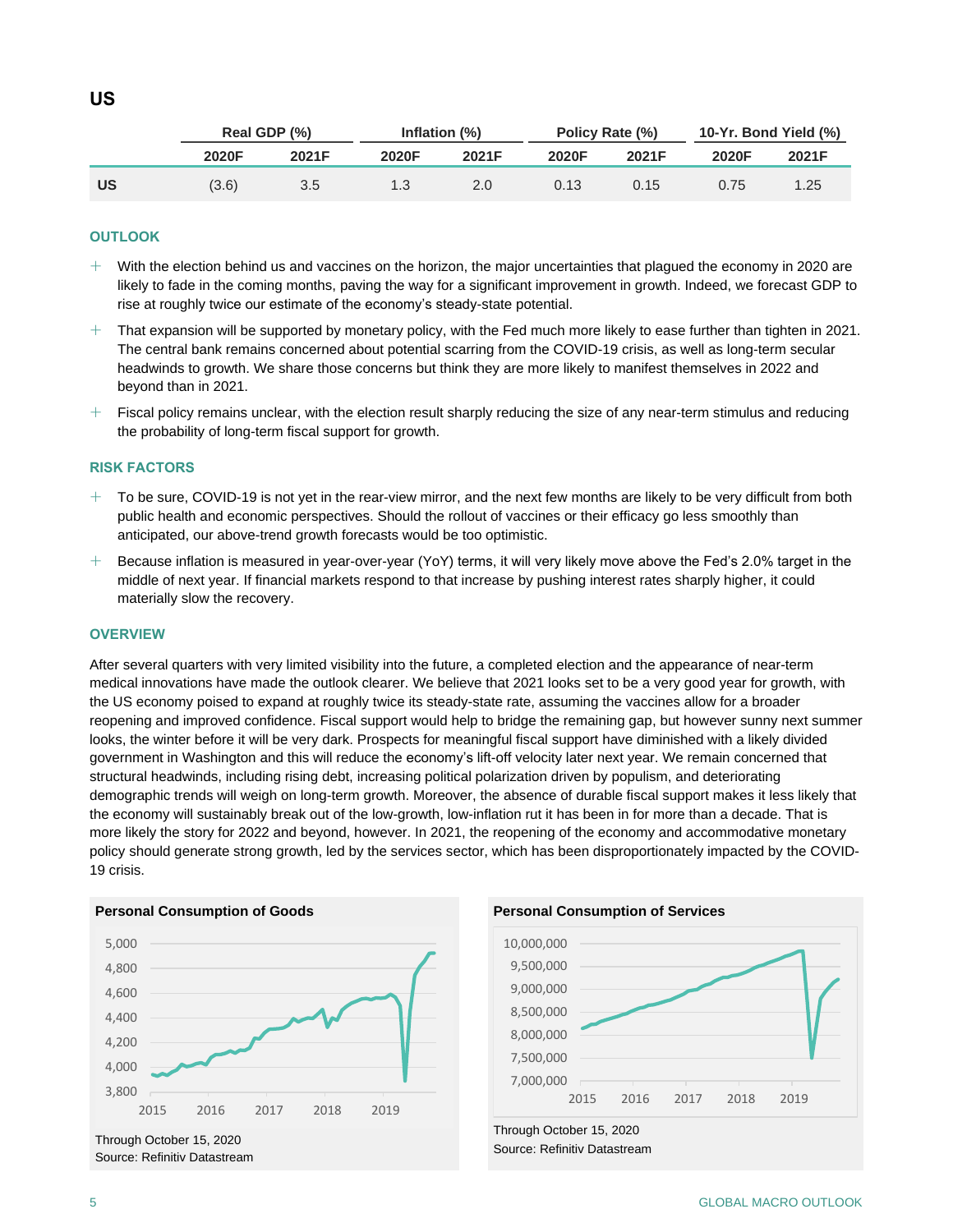## **Euro Area**

|                   |       | Real GDP (%) | Inflation (%) |       | Policy Rate (%) |        | 10-Yr. Bond Yield (%) FX Rates vs. USD |        |       |       |
|-------------------|-------|--------------|---------------|-------|-----------------|--------|----------------------------------------|--------|-------|-------|
|                   | 2020F | 2021F        | 2020F         | 2021F | 2020F           | 2021F  | 2020F                                  | 2021F  | 2020F | 2021F |
| Euro Area $(7.3)$ |       | 4.0          | 0.3           | 0.7   | (0.50)          | (0.50) | (0.50)                                 | (0.25) | 1.25  | 1.30  |

## **OUTLOOK**

- $+$  Although recent vaccine news has raised hopes that there's light at the end of the COVID-19 tunnel, the euro area still faces a difficult winter. The good news is that restrictions on economic and social activity are helping to bring the virus under control. The bad news is that these restrictions are likely to weigh on near-term output growth. Therefore, we expect a contraction of about 2.5% in the fourth quarter.
- $+$  While it's possible that output will start to grow in the first quarter, it's like to be muted owing to a cautious approach to the removal of COVID-19 restrictions and the possibility of Brexit-related disruption. A more material rebound is likely set for the spring, especially if vaccines can be rolled out quickly.
- $+$  The weak near-term outlook, persistent failure to generate inflation and an ongoing need to support fiscal policy could lead to another easing of monetary policy in December. Indeed, the European Central Bank (ECB) has already signaled as much. We expect a further expansion and extension of the PEPP Asset Purchase Programme—which should guarantee support for bond markets until at least the end of 2021—and an extension of more generous terms on lending to euro-area banks.

## **RISK FACTORS**

- $+$  Our forecasts assume that restrictions on economic and social activity will, for the most part, fall on the relatively small hospitality and recreational activity sectors. We believe restrictions will be gradually relaxed during the first quarter and that this will mark the end of national lockdowns. If we're wrong, the recovery is likely to be more muted than expected.
- $+$  There are also risks to the upside. We assume a relatively slow rollout of vaccines and gradual return to normality. Should vaccines be distributed more quickly and prove to be as effective as in clinical trials, a more rapid recovery is possible. The surprisingly strong rebound in third-quarter output also points in this direction.

#### **OVERVIEW**

The composite Purchasing Managers' Index (PMI) fell to 45.3 in November from 50.0 in October, signaling a shift to contractionary territory for the euro-area economy. This was not, however, unexpected given the increasingly strict restrictions imposed in recent weeks and the PMI is still well above the unprecedented low of 13.6 it reached in April.

The November data also revealed some interesting splits, by country and sector. The manufacturing PMI, for example, held up well at 53.8, over 10 points higher than its services counterpart, which slumped to 41.7. Germany is always at a relative advantage when manufacturing is doing well and, currently, it's also benefiting from less stringent restrictions than in other large euro-area countries. The net result was a composite PMI of 51.7 in November, compared with 40.6 in France, 42.7 for Italy and 41.7 in Spain. It's also worth noting that the orders/inventories ratio in the German manufacturing PMI hit a record high of 1.56 in November.





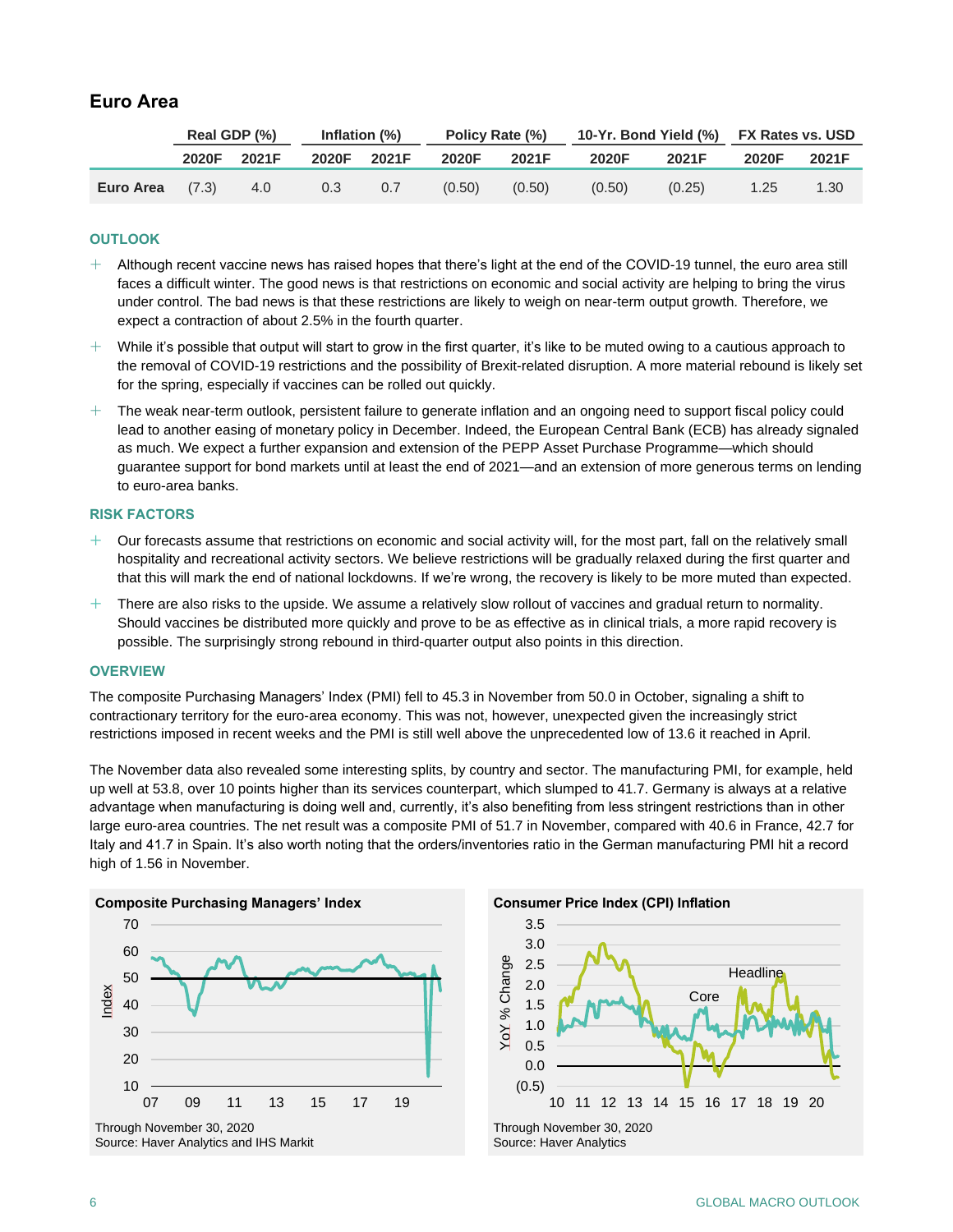## **China**

|       | Real GDP (%)  |       | Inflation $(\%)$ |       |       |       | Policy Rate (%) 10-Yr. Bond Yield (%) FX Rates vs. USD |       |       |       |
|-------|---------------|-------|------------------|-------|-------|-------|--------------------------------------------------------|-------|-------|-------|
|       | 2020F         | 2021F | 2020F            | 2021F | 2020F | 2021F | 2020F                                                  | 2021F | 2020F | 2021F |
| China | $2.0^{\circ}$ | 8.0   | 2.5              | 2.3   | 4.35  | 4.10  | 3.30                                                   | 3.50  | 6.50  | 6.30  |

## **OUTLOOK**

- $+$  China's official GDP growth rate will likely be about 2.0% in 2020, down from 6.1% in 2019. The decline is mainly driven by weakness in capex and the impact from the COVID-19 epidemic. We expect 2021 growth to rebound to about 8.0%.
- $+$  Continued monetary- and fiscal-policy easing should counter downward pressure on the economy, with the focus likely on infrastructure projects and property construction—measures most likely to help stabilize the economy.
- $+$  Economic recovery is on track, but it is still not normalized; hence continuous policy easing is expected.

## **RISK FACTORS**

- $+$  Policy easing may be less than expected if new economic data offer big surprises to the upside. This would put a sustained economic stabilization at risk for December and into next year.
- With COVID-19 still a global pandemic, there will be renewed downward pressure on the Chinese economy from imported cases, weak external demand and disruption of its global supply chain.

## **OVERVIEW**

China's economy remains on track and growth momentum is gaining in strength and depth. Therefore, there are rising risks of potential policy tightening in December 2020 and the first quarter or first half of 2021. Tightening may happen in the following areas: 1. **Monetary tightening—**expectation is rising that the People's Bank of China (PBOC) may hike rates, though we expect the central bank will delay by providing just enough, but not too much, liquidity. 2. **Fiscal tightening** special bond issuance for combating COVID-19 and additional special local government bond issuance, which accounts for about 3% of GDP, will end in 2020. 3. **Deleveraging—**strategy momentum will be extended, given recent local state-owned enterprise (SOE) defaults, and it will spill over to other sectors as well. 4. **Property tightening—**underway and maybe getting even tighter, given repeated comments by PBOC vice premier Liu He and China Banking and Insurance Regulatory Commission (CBIRC) chairman Guo Shuqing that property is for dwelling not speculating and for the first time depicting the sector as the biggest "grey rhino" in the system. This implies that the potential tightening is negative for China-related risk assets. In our view, China will have to accelerate its easing in the second half of 2021, given the tightening in the first half of the year.

Regarding China's view of its US relationship under a Biden administration, expectations are for more stability and predictability. 1) A more nuanced rivalry: competitors, not enemies. 2) The US "global reset" will take some pressure off the relationship. 3) US multilateralism will create constraints for China. 4) A more even-keeled US approach will help stability. 5) A less hawkish US approach will make life easier for China's tech companies. 6) China will not be an immediate priority for a Biden administration. 7) Escalation of trade tensions looks unlikely. The consensus reached by Chinese policymakers suggests that they are looking ahead to an easier relationship with the US in trade and economic matters. But given Biden's ambitions to refocus on the US's global leadership role, they also see the potential for a more challenging dialogue on security issues.



Source: Bloomberg and AB

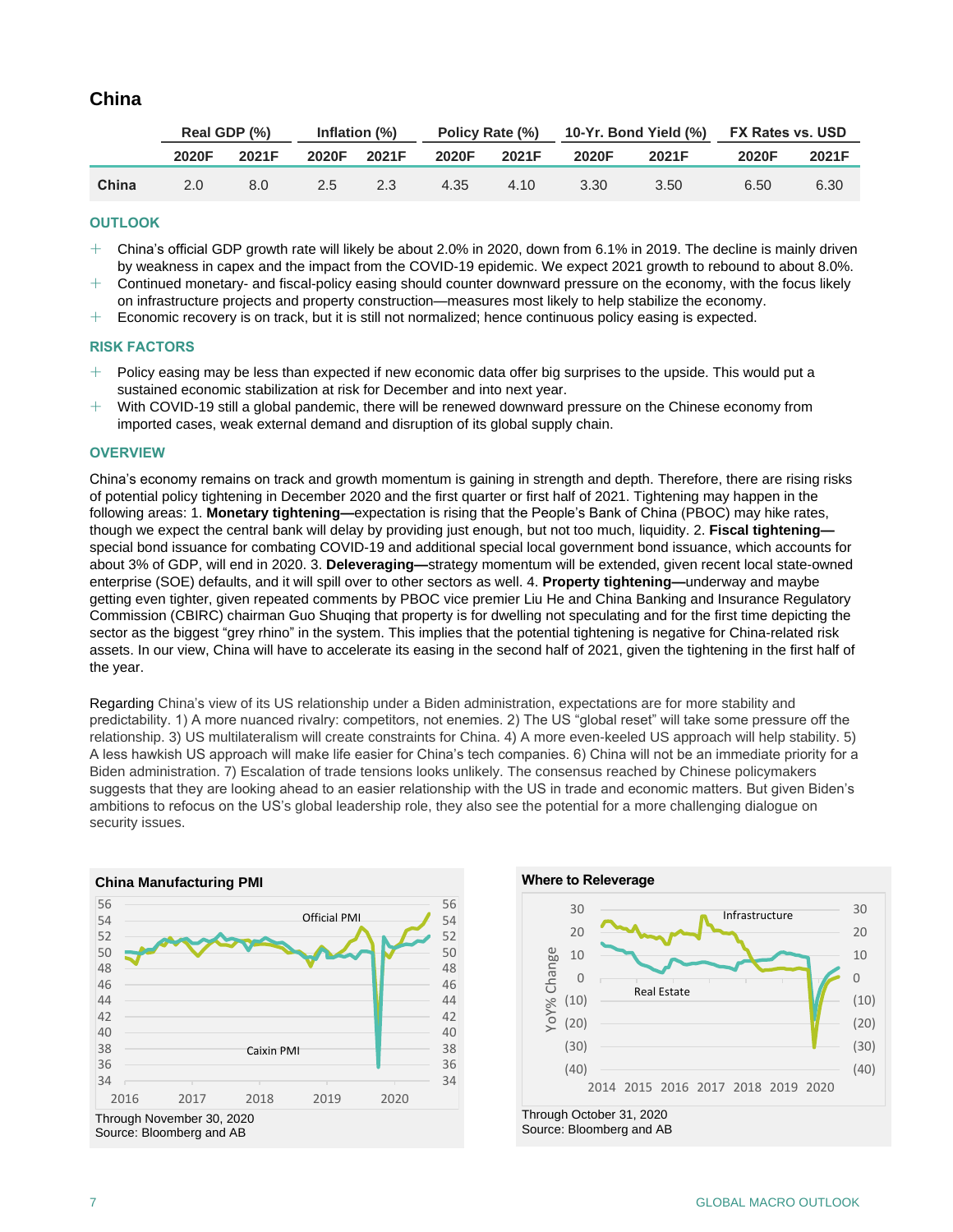## **Japan**

|       | Real GDP (%) |       | Inflation (%) |     | Policy Rate (%) |        | 10-Yr. Bond Yield (%) |       | <b>FX Rates vs. USD</b> |       |
|-------|--------------|-------|---------------|-----|-----------------|--------|-----------------------|-------|-------------------------|-------|
|       | 2020F        | 2021F | 2020F 2021F   |     | 2020F           | 2021F  | 2020F                 | 2021F | 2020F                   | 2021F |
| Japan | (5.3)        | 2.6   | $0.2^{\circ}$ | 0.3 | (0.10)          | (0.10) | 0.00                  | 0.00  | 104                     | 101   |

## **OUTLOOK**

- $+$  The new administration of PM Yoshihide Suga represents continuity from that of former PM Shinzo Abe and has few, if any, macro implications.
- $+$  Monetary policy setting remains unchanged, with Yield Curve Control anchoring interest rates.
- $+$  More fiscal stimulus will help to support the post-restriction recovery facilitated by the Bank of Japan (BOJ).

## **RISK FACTORS**

 $+$  A sharply stronger yen would apply additional economic squeeze.

## **OVERVIEW**

The third wave of Covid-19 continues to rise in Japan. Whilst still an order of magnitude below that experienced in the US, UK or Europe, cases are now well above the previous two waves, and confirmed new deaths have reached record highs in recent days. High-frequency mobility data have started to soften, some of the support measures (the "Go To" travel and eat programs) have been suspended, and residents are being encouraged to "refrain from going out as much as possible." It's highly likely that economic activity will soften as we head into year-end and 2021.

This is providing renewed impetus for more fiscal policy support via an additional supplementary budget. Once again, this will be facilitated by the "unlimited" bond buying by the BOJ. Japan remains at the forefront of fiscal-monetary cooperation— "joined-at-the-hip"—and there's no indication it's about to change. Accordingly, bond yields will remain anchored despite any additional supply.

The change in political leadership in Japan occurred smoothly, with cabinet secretary Suga taking over as prime minister (PM) from Abe, who resigned because of ill health. Overall, the transition represents continuity, rather than change, with PM Suga committing to carry forward "Abenomics." Aside from the odd wrinkle or two, the broad thrust of policy is likely to remain unchanged—perhaps a little more regulatory reform and a little less foreign policy interest—but few, if any, macro or market implications. Talk of a snap election has receded as Covid-19 cases continue to rise. It looks as if the next lower house elections will take place after July's Tokyo Olympics.

## **Real GDP (%) Inflation (%) Policy Rate (%) 10-Yr. Bond Yield (%) FX Rates vs. USD 2020F 2021F 2020F 2021F 2020F 2021F 2020F 2021F 2020F 2021F Australia** (2.5) 2.5 0.7 1.5 0.10 0.10 0.85 0.80 0.74 0.75 **New Zealand** (3.0) 5.1 1.6 1.4 0.25 (0.10) 0.65 0.65 0.70 0.70

## **Australia/New Zealand**

## **AUSTRALIA/NEW ZEALAND**

- $+$  The surge in COVID-19 cases in Australia through July and into early August—centered in the state of Victoria—has rapidly reversed thanks to stringent restrictions and state border closures. With new cases of community transmission now virtually eliminated, restriction relaxations and border openings will continue apace into year-end.
- $+$  While the hit to activity from the lockdowns has been more modest than expected, and the recovery a little more robust, that has not stopped the Reserve Bank of Australia (RBA) from continuing to fret about the medium-term outlook. In early November it cut rates and implemented a US\$100 billion bond purchase program—focused on the five- to10-year part of the yield curve—to supplement its three-year yield curve control target.
- $+$  In New Zealand, the story is similar. COVID-19 has effectively been eliminated within the country. But restrictions on international travel and tourism will have to continue—a significant headwind for the economy going into 2021. The Reserve Bank of New Zealand (RBNZ) is set for more policy easing: it unveiled a funding-for-lending scheme in November and will still likely move to a negative-interest-rate policy in early 2021.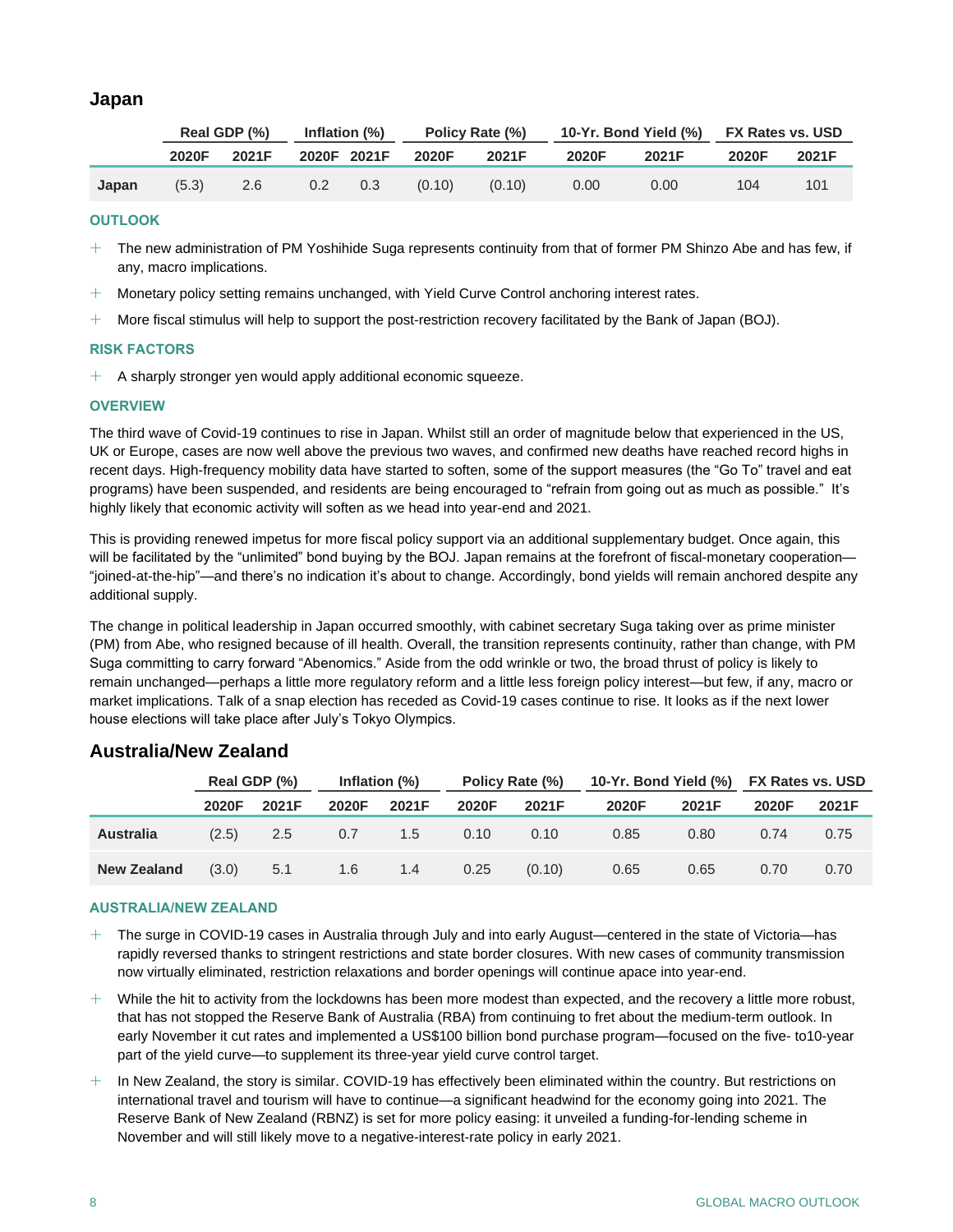## **Canada**

|        | Real GDP (%) |       | Inflation (%) |             | Policy Rate (%) |       | 10-Yr. Bond Yield (%) FX Rates vs. USD |       |       |       |
|--------|--------------|-------|---------------|-------------|-----------------|-------|----------------------------------------|-------|-------|-------|
|        | 2020F        | 2021F |               | 2020F 2021F | 2020F           | 2021F | 2020F                                  | 2021F | 2020F | 2021F |
| Canada | (3.0)        | 3.3   | $0.5$ 2.0     |             | 0.25            | 0.25  | 0.75                                   | 1.00  | 1.28  | 1.24  |

## **OUTLOOK**

- $+$  Canada's economy looks set to expand rapidly in 2021, as the bounce back from the COVID-19 crisis gains momentum. First, however, will come a long dark winter characterized by lockdowns designed to limit the spread of the virus until vaccines become available.
- $+$  In an effort to limit the economic scarring caused by the pandemic, the Bank of Canada will remain accommodative across the forecast horizon.
- $+$  We expect the Canadian dollar to appreciate modestly against the USD in 2021.

## **RISK FACTORS**

 $+$  As with the global economy, COVID-19 remains the biggest risk until vaccines are distributed and public health improved.

## **OVERVIEW**

The winter will be long and dark, with COVID-19 still circulating and a vaccine on the horizon but not widely available until well into next year. A vaccine tomorrow does not help the economy very much today, and the longer the crisis lasts, the more likely it is that it will leave lasting scars on the economy. Nonetheless, brighter days are ahead, and once the public health situation improves, we expect the Canadian economy to benefit from an improving US and global growth outlook. For now, however, it is matter of waiting out the winter for better times to arrive.

## **UK**

|    |        | Real GDP (%) |     | Inflation (%)<br>Policy Rate (%) |       |       | 10-Yr. Bond Yield (%) | <b>FX Rates vs. USD</b> |       |       |
|----|--------|--------------|-----|----------------------------------|-------|-------|-----------------------|-------------------------|-------|-------|
|    | 2020F  | 2021F        |     | 2020F 2021F                      | 2020F | 2021F | 2020F                 | 2021F                   | 2020F | 2021F |
| UK | (11.0) | 3.5          | 0.8 | 1.6                              | 0.10  | 0.10  | 0.25                  | 0.50                    | 1.30  | 1.35  |

## **OUTLOOK**

- $+$  The UK has been hit hard by COVID-19, with third-quarter output still 9.7% below its level in the fourth quarter of last year. That's significantly bigger than shortfalls of 3.5% in the US and 4.4% in the euro area.
- $+$  The near-term outlook is also poor, with recent restrictions imposed by the British government among the most stringent in Europe. Some disruption is also likely at the beginning of 2021 as the UK exits its Brexit transition deal. Output looks certain to contract in the fourth quarter and may well do the same in the first quarter of next year.
- $+$  On a brighter note, the UK may well benefit from a relatively quick rollout of COVID-19 vaccines, partly because it has secured greater access to vaccines than other countries and also because it is fast-tracking regulatory approval—the Pfizer/BioNTech vaccine has been approved and the first inoculations are imminent.
- $+$  Brexit is still an important wild card. As things stand, the best-case scenario for the end of the year is a rudimentary trade deal between the UK and the European Union. This would mean a zero-tariff regime for goods but no provision for services, and the UK leaving the EU's customs union. But the two sides may also fail to reach agreement, in which case the trading relationship will default to World Trade Organization (WTO) terms.
- $+$  Either outcome would be disruptive—both would once have been considered "hard Brexits." The scale of this disruption will depend on the precise shape of the final settlement and on the extent to which the UK is prepared for a change in its border arrangements. The government's handling of the COVID-19 pandemic warrants some caution on this.

## **RISK FACTORS**

 $+$  The key risk factor shaping the outlook is the outcome of current trade negotiations with the EU. As things stand, we would not rate the chances of a deal much higher than 50%.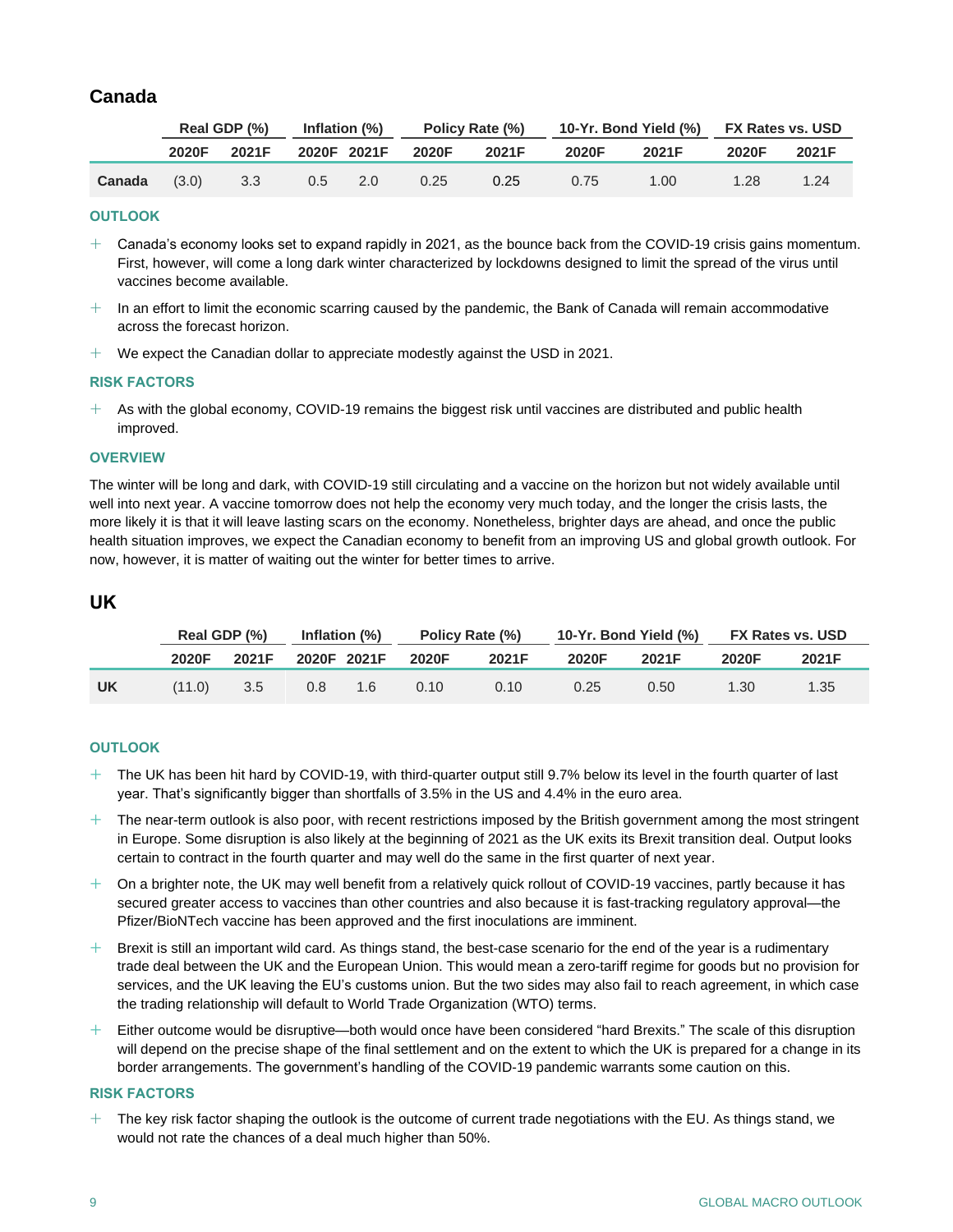## **Asia ex Japan**

|                |        | Real GDP (%) |       | Inflation (%) |       | Policy Rate (%) |       | 10-Yr. Bond Yield (%) | <b>FX Rates vs. USD</b> |        |
|----------------|--------|--------------|-------|---------------|-------|-----------------|-------|-----------------------|-------------------------|--------|
|                | 2020F  | 2021F        | 2020F | 2021F         | 2020F | 2021F           | 2020F | 2021F                 | 2020F                   | 2021F  |
| Asia ex Jap/Ch | (5.7)  | 6.5          | 3.0   | 2.4           | 2.22  | 1.95            | 3.56  | 3.47                  | _                       |        |
| Hong Kong      | (8.0)  | 5.0          | 0.9   | 0.8           | 1.00  | 0.90            | 0.70  | 0.90                  | 7.75                    | 7.77   |
| India          | (10.8) | 9.3          | 7.5   | 4.5           | 3.75  | 3.25            | 5.80  | 5.70                  | 74.00                   | 72.00  |
| Indonesia      | (2.0)  | 6.0          | 2.2   | 2.3           | 3.75  | 3.25            | 6.10  | 5.90                  | 14.100                  | 13,900 |
| South Korea    | (0.8)  | 3.2          | 0.5   | 0.8           | 0.50  | 0.50            | 1.60  | 1.45                  | 1.100                   | 1,050  |
| Thailand       | (6.3)  | 5.2          | (0.9) | 1.1           | 0.50  | 0.50            | 1.35  | 1.35                  | 30.3                    | 31.50  |

## **OUTLOOK**

- $+$  In general, the virus is contained in most countries across the region, but cases have picked up in South Korea and Malaysia.
- Exports of goods have recovered—particularly on the tech side. But exports of services, like tourism, remain weak.
- $+$  Substantial monetary and fiscal support has been delivered. Questions persist around how far "unconventional" policies can be pushed, even if market concerns have subsided for now.

## **RISK FACTORS**

COVID-19, US-China tensions

## **OVERVIEW**

In general, Asia continues to perform well in controlling the spread of COVID-19. Cases in countries such as Taiwan, Thailand and Vietnam are close to zero. Singapore successfully contained a significant outbreak earlier in the year—thanks to limited lockdowns, testing and contact tracing. Cases in India, Indonesia and the Philippines remain elevated, but appear to have peaked. The main exception is Malaysia, where case numbers surged through October, leading to the re-imposition of the Conditional Movement Control Order (CMCO) restrictions. The region is not out the woods, to be sure, but the virus is becoming less of a dominant factor.

At the same time, a recovery in global trade is helping the region. Exports, initially tech-related but now across the board, have bounced sharply, and are benefiting countries like Taiwan. For those more exposed to services—for example, Thailand, with its heavy reliance upon international tourism—the outlook remains bleak. It's difficult to see a rapid recovery until the emergence of widespread vaccination.

The economic policy response to date has been positive—with monetary easing and substantial fiscal support being delivered across the board. This should help underpin a recovery. But across the region an end to the monetary easing cycle is close. Fiscal policy—supported by central bank action—is now dominant.

The Philippines, India and Indonesia, among others, have ventured down a path of unconventional monetary policy, intervening in domestic government bond markets to smooth volatility and facilitate ever-expanding fiscal deficit financing. Indonesia has an explicit "burden-sharing" agreement between the finance ministry and the country's central bank. And in the Philippines, the central bank provided substantial loans this year, an arrangement that will continue in 2021. To date, market concerns have been eased by commitment that these are "one-off" measures. This may prove to be the case. But history tells us that advancing down this path seldom stops at the first step.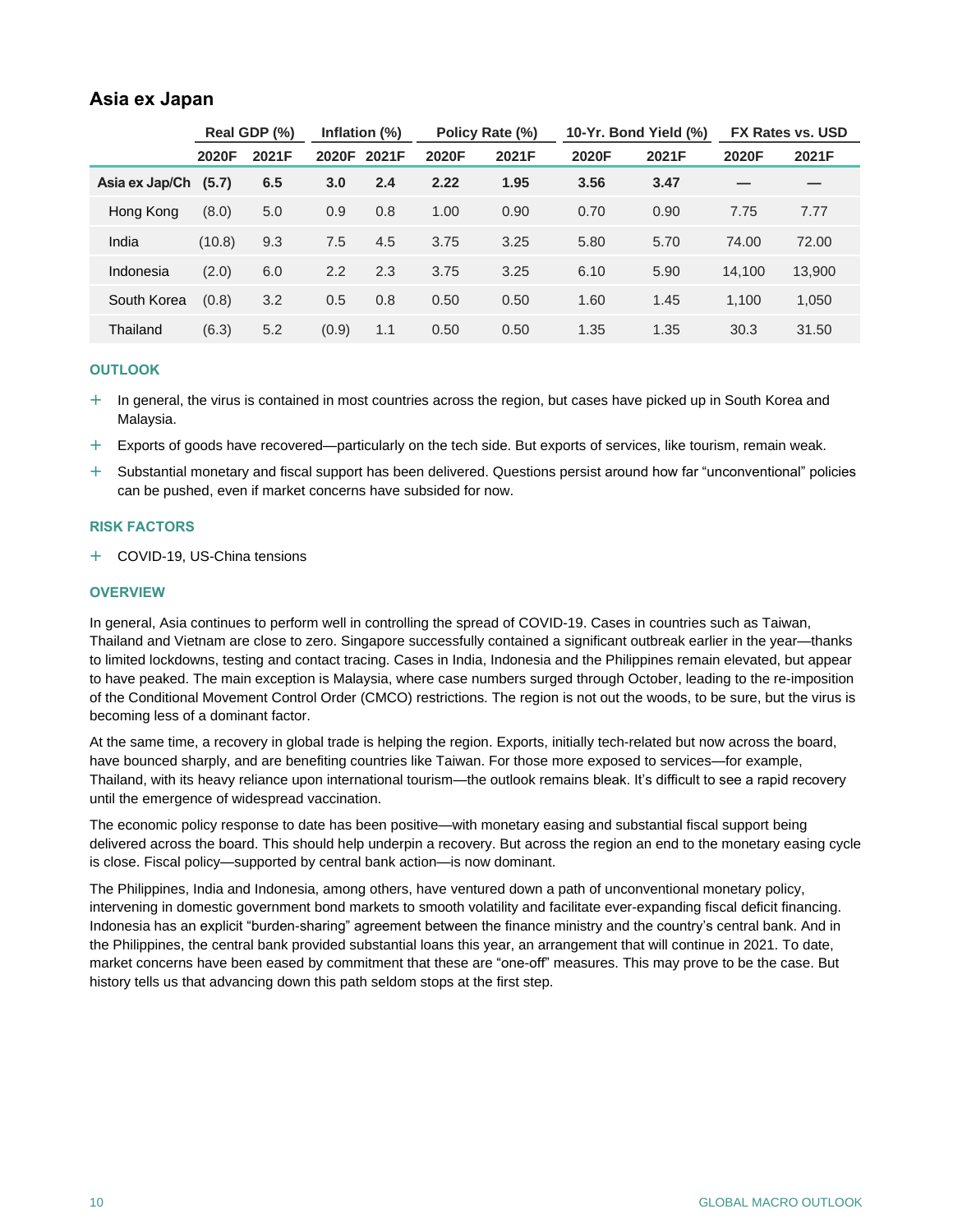## **Latin America**

|                      | Real GDP (%) |       | Inflation (%) |       |       | Policy Rate (%) |       | 10-Yr. Bond Yield (%) |       | FX Rates vs. USD |
|----------------------|--------------|-------|---------------|-------|-------|-----------------|-------|-----------------------|-------|------------------|
|                      | 2020F        | 2021F | 2020F         | 2021F | 2020F | 2021F           | 2020F | 2021F                 | 2020F | 2021F            |
| <b>Latin America</b> | (7.1)        | 4.1   | 8.1           | 7.3   | 6.32  | 5.49            | 6.37  | 5.89                  |       |                  |
| Argentina            | (11.0)       | 4.0   | 45.0          | 40.0  | 35.00 | 30.00           |       |                       | 90.00 | 120.00           |
| <b>Brazil</b>        | (4.)         | 3.0   | 3.0           | 3.6   | 2.00  | 2.50            | 7.80  | 7.00                  | 5.25  | 5.00             |
| Chile                | (6.6)        | 5.1   | 3.0           | 2.5   | 0.50  | 0.75            | 2.50  | 3.00                  | 760   | 775              |
| Colombia             | (6.5)        | 5.0   | 3.0           | 2.5   | 1.75  | 1.75            | 5.50  | 5.50                  | 3.750 | 4,000            |
| Mexico               | (8.8)        | 4.5   | 3.6           | 3.5   | 4.25  | 3.50            | 5.75  | 5.50                  | 20.7  | 21.50            |

## **OUTLOOK**

 $+$  Growth in Latin America is recovering more slowly than elsewhere in emerging markets. Next year, structurally low growth in Brazil and unfriendly business conditions in Argentina will weigh on the regional GDP growth aggregate.

 $+$  Rising debt levels across the region will necessitate a faster removal of fiscal stimulus in 2021. However, low inflation despite the strong currency depreciation will allow monetary stimulus to remain ample next year. Most of next year's improvement in activity will need to come from external demand and a recovery in private investment.

## **RISK FACTORS**

 $+$  A resurgence of the virus and renewed lockdowns in cities across the region would slow the economic recovery and create pressure for governments to extend fiscal stimulus.

## **OVERVIEW**

In Brazil, fiscal policy remains the key risk into 2021. While the government and congressional leaders are committed to maintaining the spending cap, uncertainty in the market is keeping risk premiums high and the yield curve steep. We expect the government to remain committed to its fiscal rules, with limited deviations from agreed-upon fiscal targets for 2021, which will allow the central bank to keep the policy rate accommodative for much of the year. The V-shaped recovery has continued in Brazil, with third-quarter GDP increasing 7.7% quarter on quarter, driven by strong private consumption and further contraction in imports. We upgraded our 2020 GDP growth forecast to –4.25% to reflect the faster-than-expected recovery. Activity into 2021 will continue to improve, but at a slower pace.

Activity in Mexico has continued to recover, buoyed by a strong external sector. While investment demand remains weak and private consumption is stabilizing, exports are up relative to the previous year, driven by a strong recovery in manufacturing exports and a stabilization in the widening of the non-oil trade deficit. PMI data all point to a stable recovery in the fourth quarter. We have improved our 2021 real GDP growth forecast to 4.5% on the back of a stronger recovery in domestic demand next year. Moreover, the recent appreciation of the Mexican peso will keep muted inflationary pressures stemming from food prices and permit around a 0.75% cut in the intervention rate next year. All eyes will remain on how much the fiscal outlook has deteriorated in 2020, but fiscal slippage will be contained as the government has refrained from delivering a strong stimulus.

In Peru, the pervasive political crisis resurfaced in November as a second attempt to impeach President Martin Vizcarra was successful and removed him from his position. The head of Congress, Manuel Merino, who also led the impeachment procedure, was sworn in as president. But owing to violent protests, he was forced to resign after three days. Francisco Sagasti, a moderate Congress member, assumed the presidency after intense negotiations. He reaffirmed the call for April general elections, and to moderate the political clashes between Congress and the executive power in the interim. A more lasting solution to the recent turmoil would entail the new president being chosen with a clear mandate and sufficient Congress representation. Despite the political turmoil, Peru's strong balance sheet and record of orthodox policies implied only minor disruptions in asset prices.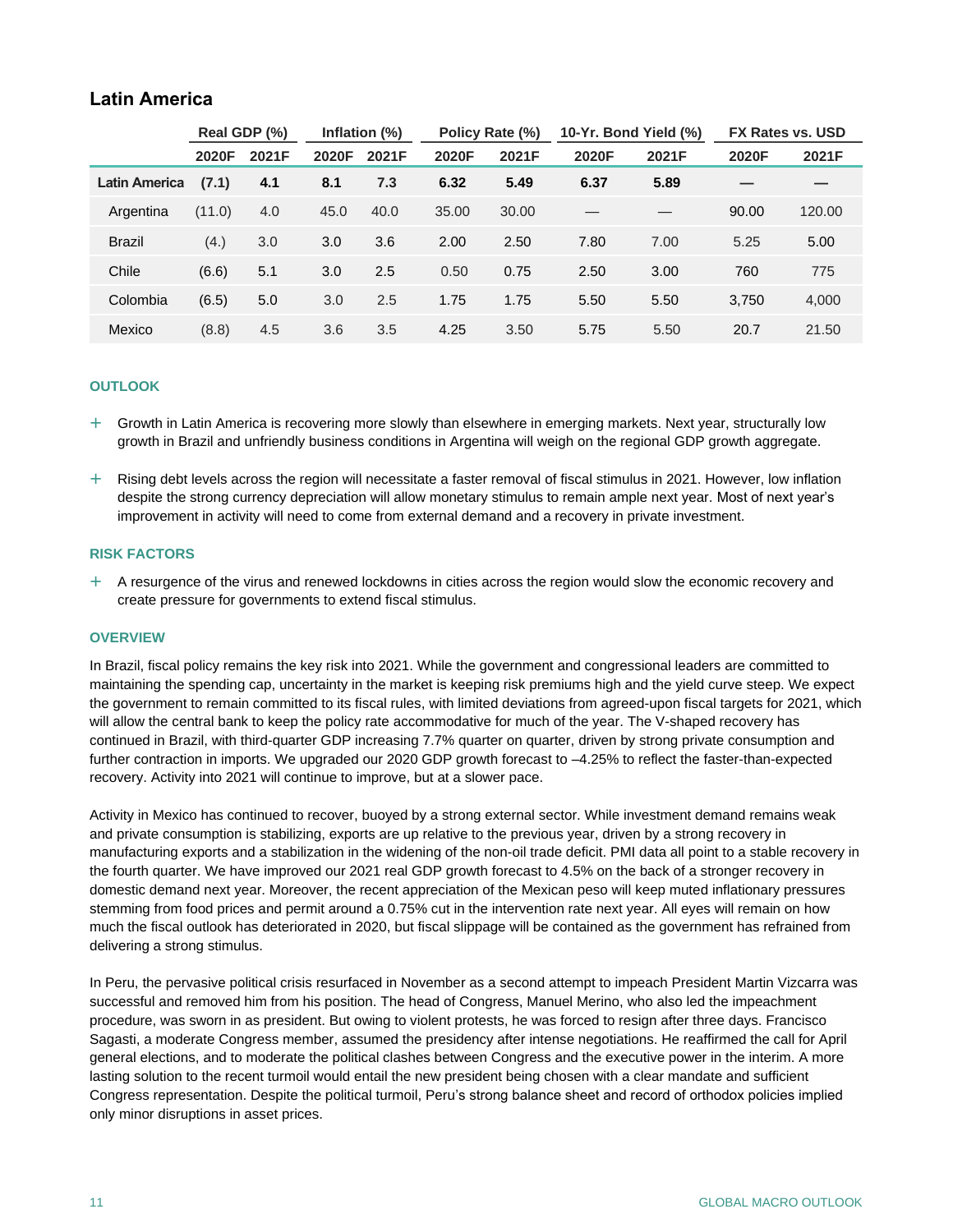|              | Real GDP (%) |       | Inflation (%) |       | Policy Rate (%) |       | 10-Yr. Bond Yield (%) |       | <b>FX Rates vs. USD</b> |       |
|--------------|--------------|-------|---------------|-------|-----------------|-------|-----------------------|-------|-------------------------|-------|
|              | 2020F        | 2021F | 2020F         | 2021F | 2020F           | 2021F | 2020F                 | 2021F | 2020F                   | 2021F |
| <b>EEMEA</b> | (4.5)        | 3.9   | 4.9           | 5.1   | 5.32            | 4.33  | 6.36                  | 6.37  | -                       |       |
| Hungary      | (5.7)        | 5.4   | 2.9           | 3.2   | 0.60            | 0.75  | 1.90                  | 2.20  | 350                     | 330   |
| Poland       | (4.5)        | 5.5   | 3.1           | 2.8   | 0.10            | 0.10  | 1.20                  | 1.50  | 4.40                    | 4.30  |
| Russia       | (4.9)        | 2.9   | 3.3           | 3.8   | 4.00            | 4.00  | 6.00                  | 5.90  | 74.5                    | 70.5  |
| South Africa | (8.0)        | 2.7   | 3.2           | 3.5   | 3.50            | 3.50  | 9.20                  | 9.50  | 15.0                    | 15.5  |
| Turkey       | (1.5)        | 4.3   | 11.3          | 11.7  | 15.00           | 11.00 | 12.00                 | 12.50 | 7.80                    | 8.10  |

## **Eastern Europe, Middle East and Africa (EEMEA)**

## **OUTLOOK**

- $+$  Real growth is likely to be weak in the last quarter of 2020, as renewed lockdown measures are likely to weigh on activity in several EEMEA countries. Prospects of a successful vaccine will help the recovery to gather pace as we enter 2021, although output will remain below pre-pandemic levels.
- $+$  Central banks responded swiftly to the COVID-19 crisis by easing monetary policy and implementing bond purchase programs to support domestic financial liquidity. While further modest interest-rate cuts are possible in Russia, other countries such as South Africa have likely come to the end of their easing cycles. Although we don't think the interestrate cycle in the region has turned, Turkey has been forced to tighten monetary policy owing to exchange-rate pressures.

## **RISK FACTORS**

 $+$  Despite prospects of a successful vaccine, the shape of the recovery beyond 2020 remains uncertain, especially in terms of the speed and success of vaccine distribution, as well as labor markets' ability to absorb high levels of unemployment. Normalization of international travel and a revival of the tourism industry will also remain an important risk factors for countries such as Turkey.

## **OVERVIEW**

Turkey continued to be the center of attention in November, as the country's currency crisis prompted President Recep Tayyip Erdogan to make significant personnel changes at the central bank (CBRT) and finance ministry at the beginning of the month. This was followed by a 4.75% hike to 15.0% in the policy rate and a simplification of the interest-rate corridor, instilling some much-needed confidence that the central bank is returning to a more orthodox policy framework. Real rates of around 2.0% are still meaningfully lower than those we saw during the late 2018/2019 period, but combined with renewed policy rate orthodoxy, they can be a contributing factor towards rebuilding domestic confidence, with a positive impact on dollarization and the import of gold. Depending on foreign exchange strength during the remainder of December, the CBRT may have to implement further tightening based on the latest inflation and trade data. The risk remains that the CBRT will not have the political maneuvering room to implement the necessary additional tightening.

Interest-rate hikes and an accompanying simplification process can have a positive impact on sentiment. But the overall impact on the balance of payments and likely limited ability to bring about a sustainable turnaround in the USD outflows, suggest that Turkey's macroeconomic vulnerabilities—especially with regards to (net) reserve levels—will remain in place. Significant private sector external debt repayments against likely ongoing low rollover ratios will continue to lead to significant capital outflows, which may not be covered by an expected turnaround in portfolio investments. It could also lead to an expected improvement in the current account deficit to around 1% of GDP in 2021, from 4% in 2020. In this context, we believe the CBRT will have difficulty accumulating foreign reserves in any meaningful manner to replenish its very weak net foreign asset position. This will continue to pose important risks in the event of renewed shocks, especially on the geopolitical front, such as potential US CAATSA sanctions and the Halkbank case pending in US courts.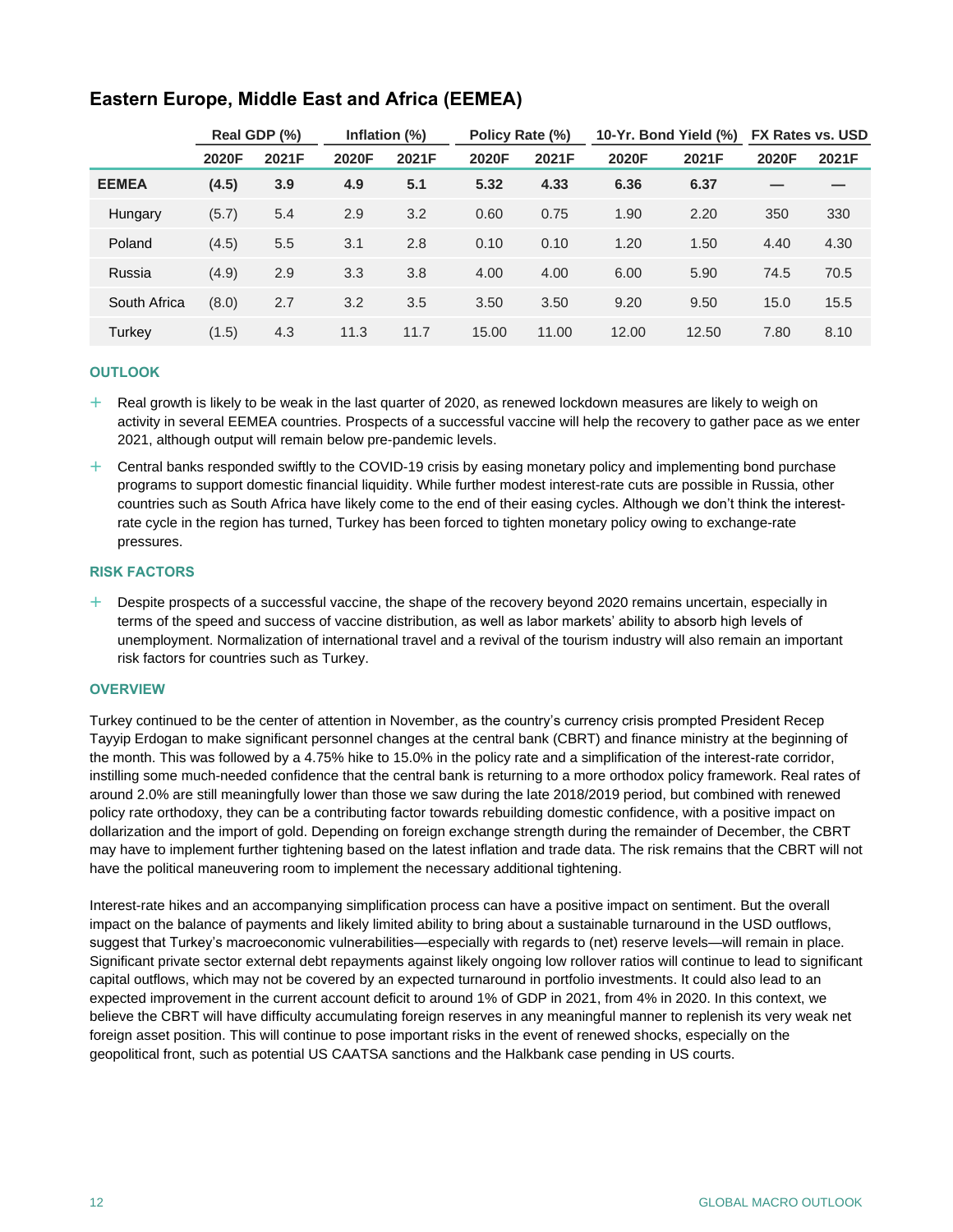## **Frontier Markets**

In Sri Lanka, the government tabled in November the 2021 budget, which lacked credibility in several aspects. First, the budget actually earmarked an increase in the nominal deficit to 8.9% of GDP next year, while the market had been expecting some fiscal consolidation next year to address debt sustainability concerns. Finance Minister Mahinda Rajapaksa highlighted that public investment would constitute the center piece of Sri Lanka's growth-led recovery in 2021 and he will pursue this as a priority. It remains to be seen if it is an expenditure item that the government is willing to cut back again when financing constraints emerge. Second, on the financing side, gross external sources appear overly optimistic, while local bond markets are expected to absorb net issuance of US\$5.9 billion in 2021. It is likely the central bank would have to get more involved in deficit financing. All in all, the gap between the government and the IMF remains significant, which decreases the likelihood of an orderly restructuring exercise in the context of an IMF-sponsored program anytime soon. Given question marks over forthcoming bilateral support and no access to external markets, this will lead to continued government debt increases and reserve depletion, which increases the risk that a more significant restructuring towards the end of 2021 will be required.

The International Monetary Fund (IMF) has been influential in providing emergency financial support to many countries in emerging markets in the wake of the COVID-19 crisis. But the emergency loan size is capped at 100% of the country's quota at the IMF, which wasn't enough for some countries that were facing preexisting debt sustainability pressures. This is the case in Costa Rica. The Costa Rican authorities had stated their intentions to pursue an IMF program in October, but were planning to engage with domestic stakeholders to decide on a consensual fiscal adjustment plan prior to negotiating with the IMF. These discussions were faced with severe resistance from opposition groups in Congress and civil groups, which took to the streets. After weeks of negotiations, an adjustment package was agreed upon, representing an adjustment of 3.14% of GDP over the next three years. However, much of the adjustment includes one-offs and temporary measures, which fail to meaningfully improve the debt trajectory. In our view additional measures are necessary, possibly including a local debt restructuring. The authorities will now negotiate with the IMF.